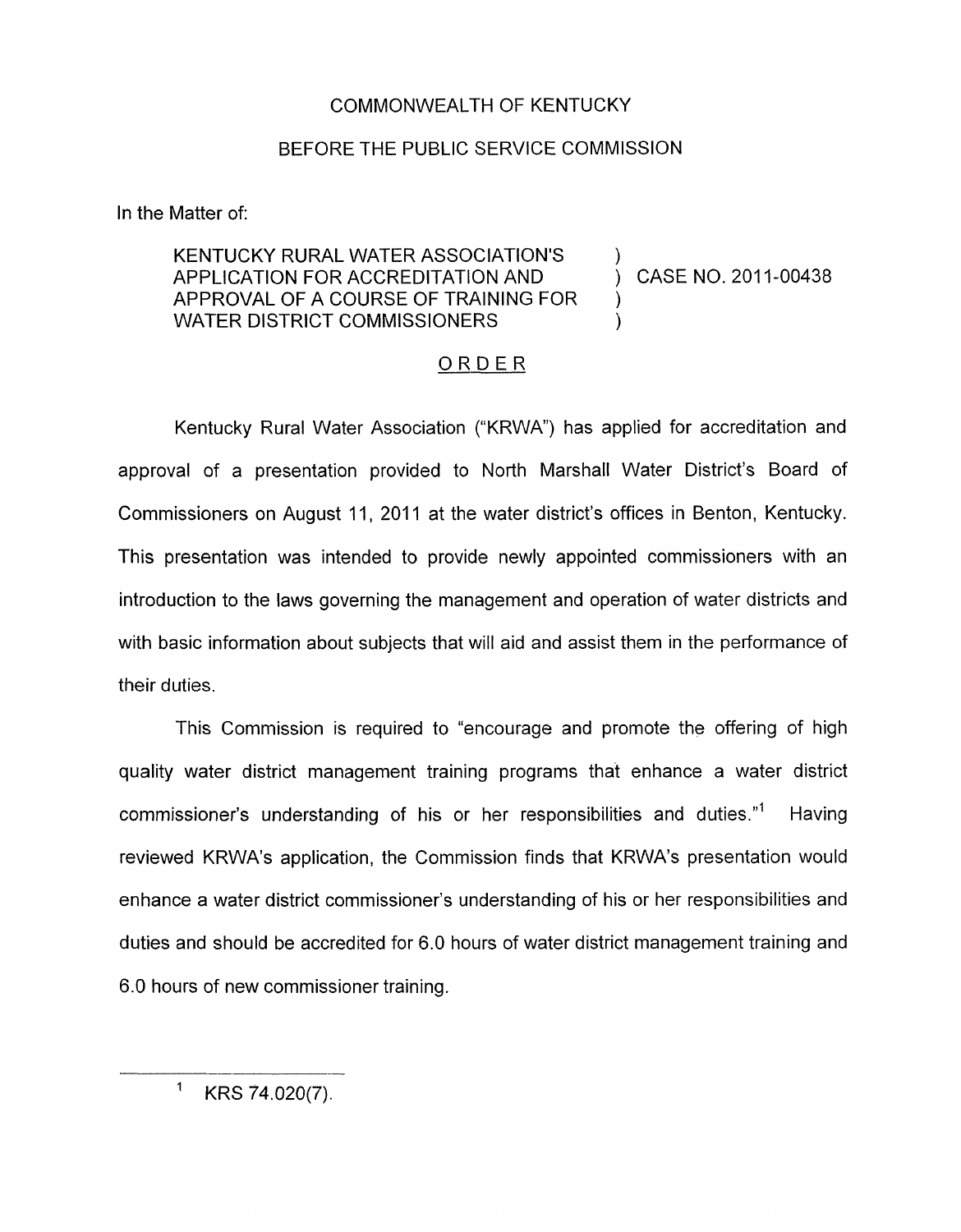IT IS THEREFORE ORDERED that KRWA's presentation to North Marshall Water District on August 11, 2011 at Benton, Kentucky is accredited and approved for a maximum of 6.0 credit hours of water district management training and 6.0 hours of new commissioner training.



 $\wedge$ **ATTES** Executive Director

Case No. 2011-00438